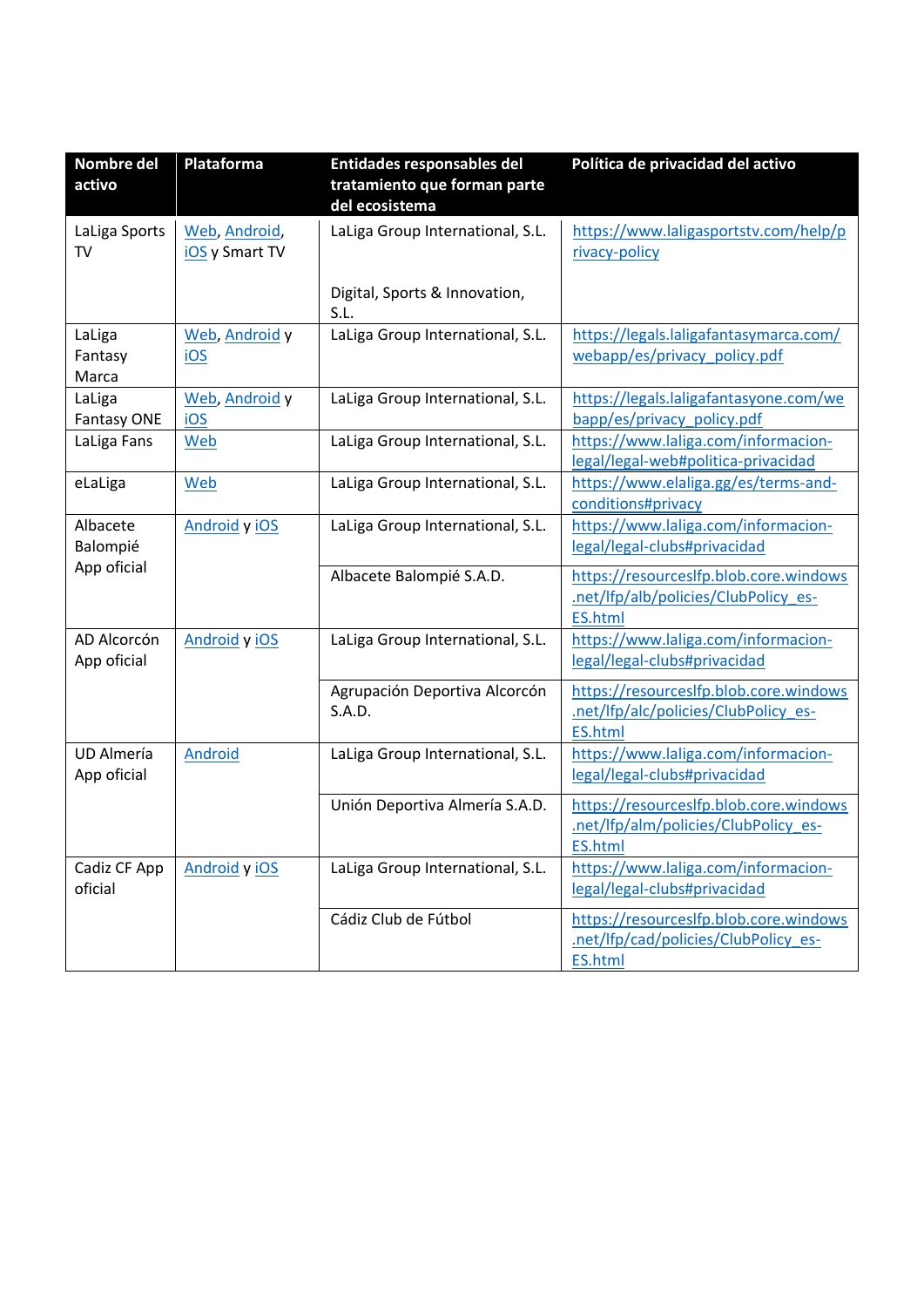| Elche CF App<br>oficial              | Android y iOS  | LaLiga Group International, S.L.            | https://www.laliga.com/informacion-<br>legal/legal-clubs#privacidad                              |
|--------------------------------------|----------------|---------------------------------------------|--------------------------------------------------------------------------------------------------|
|                                      |                | Elche CF S.A.D.                             | https://resourceslfp.blob.core.windows<br>net/Ifp/ecf/policies/ClubPolicy es-<br><b>ES.html</b>  |
| Getafe CF<br>App oficial             | Android y iOS  | LaLiga Group International, S.L.            | https://www.laliga.com/informacion-<br>legal/legal-clubs#privacidad                              |
|                                      |                | Getafe Club De Fútbol, S.A.D.               | https://resourceslfp.blob.core.windows<br>net/Ifp/get/policies/ClubPolicy es-<br><b>ES.html</b>  |
| Huesca App<br>oficial                | Android y iOS  | LaLiga Group International, S.L.            | https://www.laliga.com/informacion-<br>legal/legal-clubs#privacidad                              |
|                                      |                | Sociedad Deportiva Huesca,<br>S.A.D.        | https://resourceslfp.blob.core.windows<br>net/Ifp/hue/policies/ClubPolicy es-<br><b>ES.html</b>  |
| CD Leganés<br>App oficial            | Android y iOS  | LaLiga Group International, S.L.            | https://www.laliga.com/informacion-<br>legal/legal-clubs#privacidad                              |
|                                      |                | Club Deportivo Leganés S.A.D.               | https://resourceslfp.blob.core.windows<br>.net/lfp/leg/policies/ClubPolicy es-<br><b>ES.html</b> |
| Tienda oficial<br>del CD             | Web            | LaLiga Group International, S.L.            | https://www.laliga.com/informacion-<br>legal/legal-clubs#privacidad                              |
| Leganés                              |                | Club Deportivo Leganés S.A.D.               | https://www.cdleganes.com/club/sus-<br>datos-seguros                                             |
| CD Lugo App<br>oficial               | Android y iOS  | LaLiga Group International, S.L.            | https://www.laliga.com/informacion-<br>legal/legal-clubs#privacidad                              |
|                                      |                | Club Deportivo Lugo, S.A.D.                 | https://resourceslfp.blob.core.windows<br>net/Ifp/lug/policies/ClubPolicy es-<br><b>ES.html</b>  |
| <b>CD</b><br>Numancia<br>App oficial | Android        | LaLiga Group International, S.L.            | https://www.laliga.com/informacion-<br>legal/legal-clubs#privacidad                              |
|                                      |                | Club Deportivo Numancia de<br>Soria, S.A.D. | https://resourceslfp.blob.core.windows<br>net/Ifp/num/policies/ClubPolicy es-<br><b>ES.html</b>  |
| Racing App<br>oficial                | <b>Android</b> | LaLiga Group International, S.L.            | https://www.laliga.com/informacion-<br>legal/legal-clubs#privacidad                              |
|                                      |                | Real Racing Club de Santander,<br>S.A.D.    | https://resourceslfp.blob.core.windows<br>.net/Ifp/rac/policies/ClubPolicy es-<br><b>ES.html</b> |